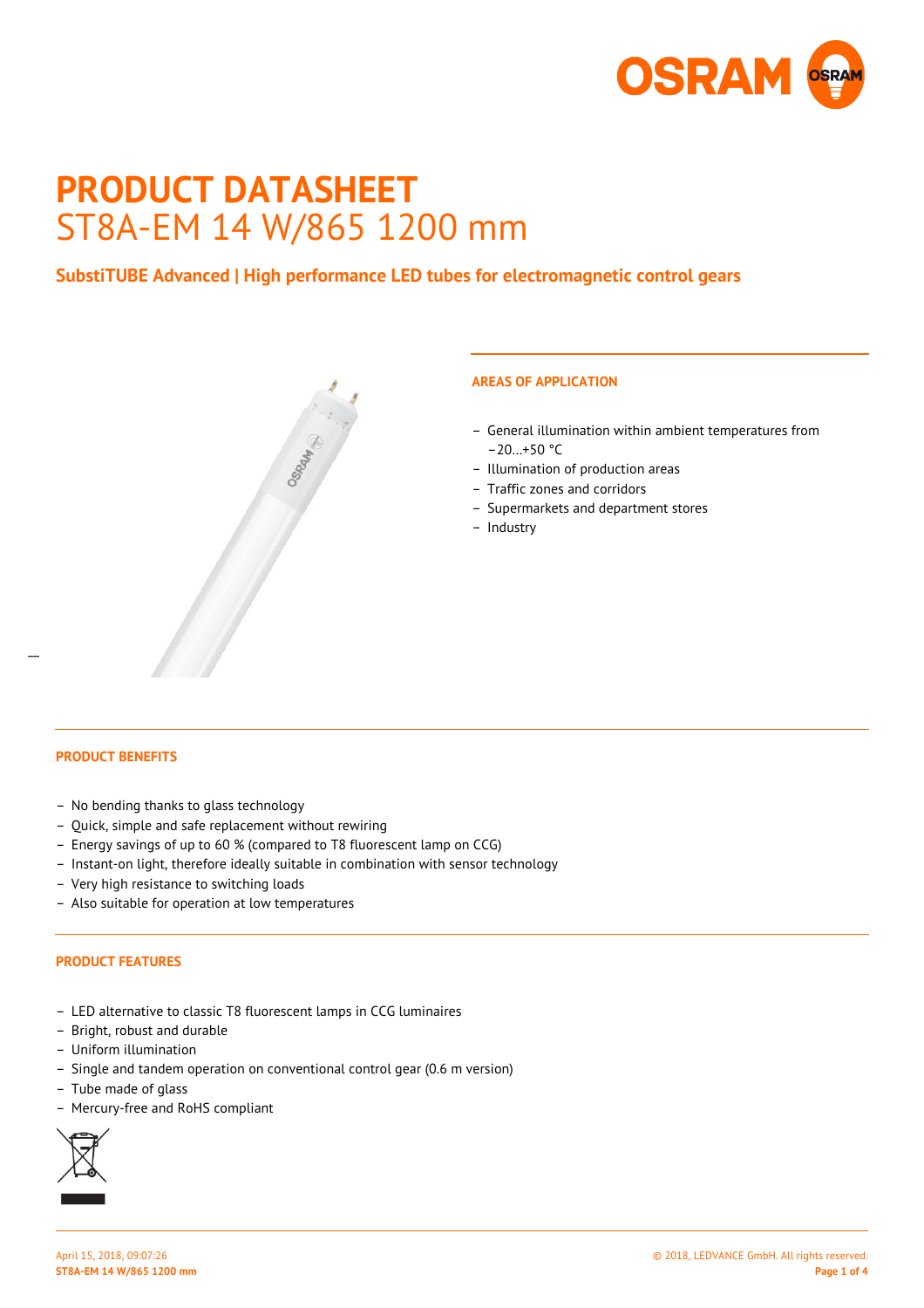## – Type of protection: IP20

– Integrated ECG with high power factor

## **TECHNICAL DATA**

#### Electrical data

| <b>Nominal wattage</b>     | 14.00 W  |
|----------------------------|----------|
| Rated wattage              | 14.00 W  |
| <b>Nominal voltage</b>     | 220240 V |
| <b>Operating frequency</b> | 5060 Hz  |
| <b>Nominal current</b>     | 0.065A   |
| Type of current            | AC       |
| Power factor $\lambda$     | > 0.90   |

#### Photometrical data

| Light color (designation)               | Cool Daylight |  |  |
|-----------------------------------------|---------------|--|--|
| Rated color temperature                 | 6500 K        |  |  |
| <b>Nominal luminous flux</b>            | 2100 lm       |  |  |
| <b>Rated luminous flux</b>              | 2100 lm       |  |  |
| Color rendering index Ra                | >80           |  |  |
| Lumen main.fact.at end of nom.life time | 0.70          |  |  |
| Standard deviation of color matching    | $<$ 4 sdcm    |  |  |

## Light technical data

 $\overline{a}$ 

| <b>Starting time</b>               | 0.5s    |
|------------------------------------|---------|
| Warm-up time (60 %)                | 0.50 s  |
| Rated beam angle (half peak value) | 210.00° |

## Dimensions & weight





| Length with base excl. base pins/connection | 1200.00 mm |  |
|---------------------------------------------|------------|--|
| <b>Product weight</b><br>_____              | 198.00 q   |  |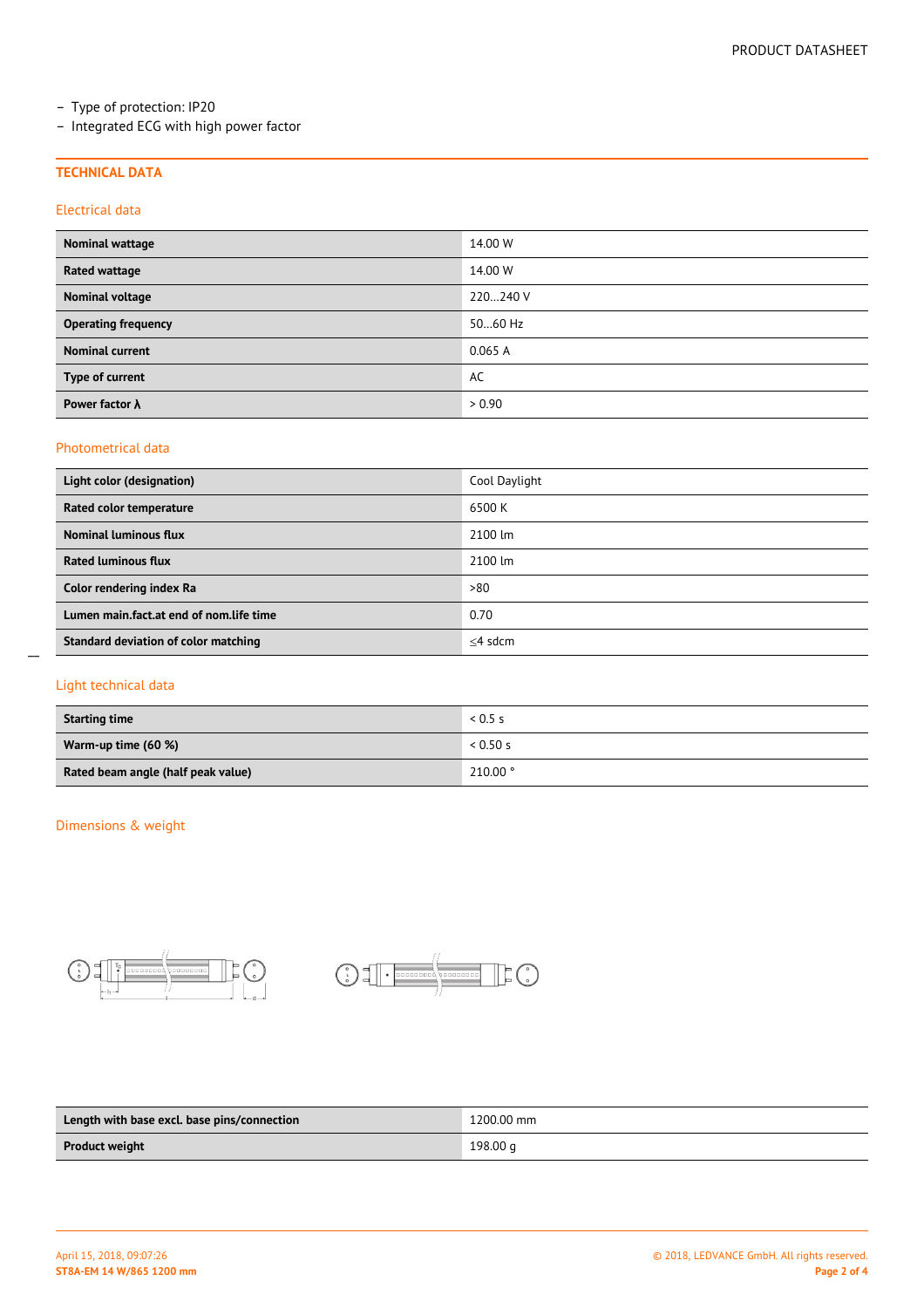#### PRODUCT DATASHEET

| <b>Overall length</b>                    | 1213 mm                 |  |  |  |
|------------------------------------------|-------------------------|--|--|--|
| Temperatures & operating conditions      |                         |  |  |  |
| $-20+50$ °C<br>Ambient temperature range |                         |  |  |  |
| Lifespan                                 |                         |  |  |  |
| Lifespan                                 | 50000 h                 |  |  |  |
| Nominal lamp life time                   | 50000 h                 |  |  |  |
| Rated lamp life time                     | 50000 h                 |  |  |  |
| Number of switching cycles               | 200000                  |  |  |  |
| Additional product data                  |                         |  |  |  |
| <b>Base (standard designation)</b>       | G13                     |  |  |  |
| Mercury-free                             | Yes                     |  |  |  |
| Capabilities                             |                         |  |  |  |
| <b>Dimmable</b>                          | No                      |  |  |  |
| Certificates & standards                 |                         |  |  |  |
| Type of protection                       | <b>IP20</b>             |  |  |  |
| <b>Standards</b>                         | CE; VDE                 |  |  |  |
| <b>Energy efficiency class</b>           | $A++$                   |  |  |  |
| <b>Energy consumption</b>                | 14 kWh/1000h            |  |  |  |
| Country-specific categorizations         |                         |  |  |  |
| <b>ILCOS</b>                             | DR-14/865-G13-25.5/1213 |  |  |  |
| Order reference                          | ST8A-1.2M 14W/8         |  |  |  |

 $\overline{a}$ 

| Temperature range at storage | -20…80 ° <sup>C</sup> |
|------------------------------|-----------------------|
|------------------------------|-----------------------|

## **EQUIPMENT / ACCESSORIES**

– Suitable for operation with low-loss and conventional control gears

## **SAFETY ADVICE**

Not suitable for operation with electronic control gear. Operation in outdoor applications in suitable damp-proof luminaires possible according to data sheet and installation instruction.

## **LOGISTICAL DATA**